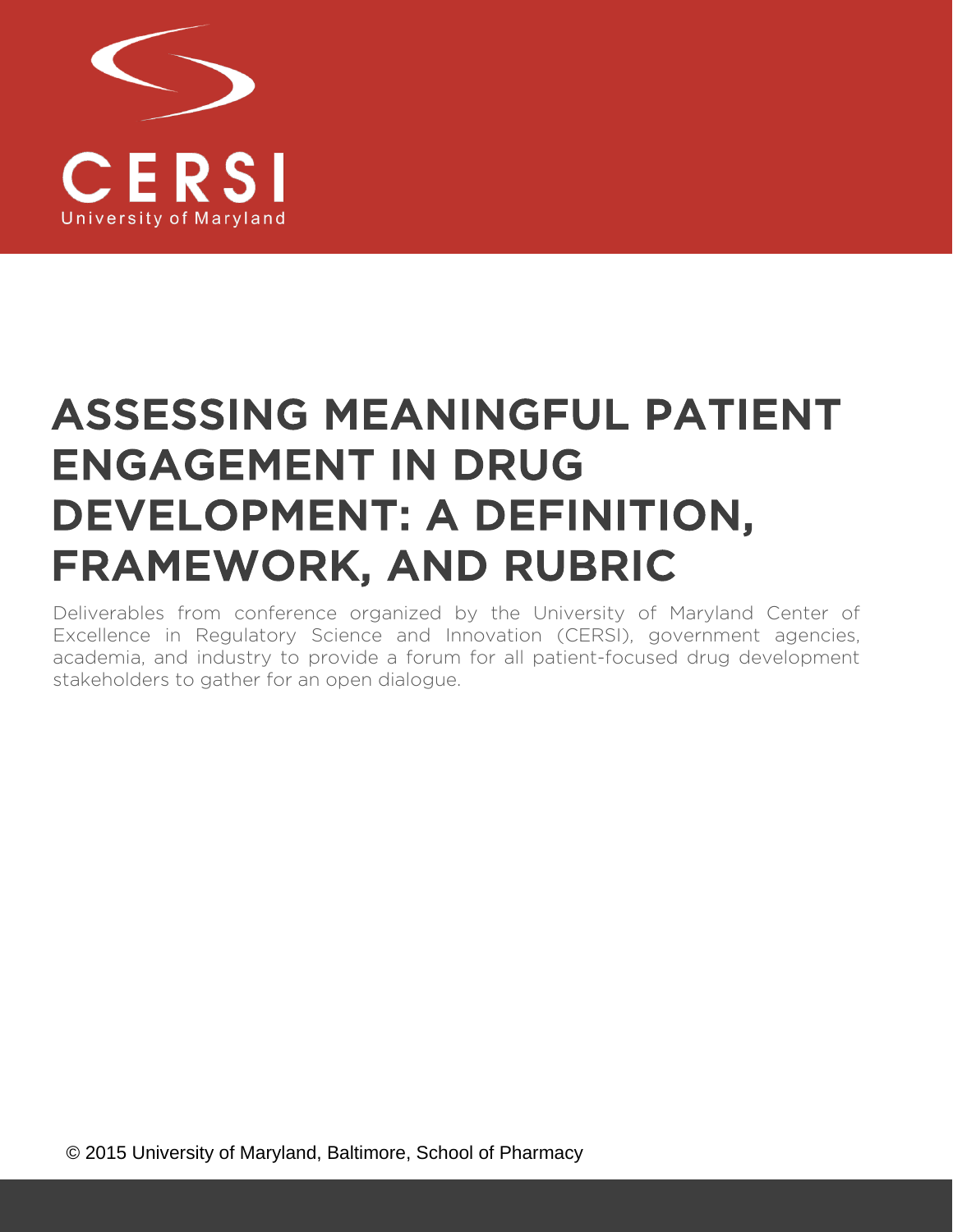#### **Assessing Meaningful Patient Engagement in Drug Development: A Definition, Framework, and Rubric**

Eleanor M. Perfetto, PhD, MS<sup>1,2</sup>, Elisabeth M. Oehrlein, BA<sup>1</sup>, M-CERSI Conference on Patient-Focused Drug Development Planning Committee

<sup>1</sup>University of Maryland School of Pharmacy, Department of Pharmaceutical Health Services Research, Baltimore, MD <sup>2</sup>National Health Council, Washington DC

Conference Planning Committee: Anne Beal, MD, MPH; Marc Boutin, JD; Christine Brown, MS; Laurie Burke, RPh, MPH; Tanisha Carino, PhD; Stephen Joel Coons, PhD; Virna Dapic, PhD, Sara Eggers, PhD; Robert Epstein, MD, MS; Pat Furlong, RN; Kathy Gans-Brangs, PhD; Drew Holzapfel, MBA; Karen Johnson, MS; Theresa Mullin, PhD; Sally Okun, RN, MMHS; James Polli, PhD; Jeanne Regnante, MS, Murray Ross, PhD; Peter Saltonstall; Roslyn Schneider, MD, MSc; Ashley Slagle, PhD, MS; Gretchen Trout, PhD; Pujita Vaidya, MPH; and Kristin Van Goor, PhD

**Corresponding author:** Elisabeth M. Oehrlein, BA, 220 Arch Street, 12<sup>th</sup> Floor, Baltimore, MD 21201; [eoehrlein@umaryland.edu](mailto:eoehrlein@umaryland.edu)

**Funding**: Funding for the conference was provided by the University of Maryland Center of Excellence in Regulatory Science and Innovation, AstraZeneca, Global CEO Initiative on Alzheimer's Disease, Merck, Novartis, Pfizer, Sanofi, and UCB.

**Acknowledgements:** We want to recognize the collaborators and sponsors on this conference and conference summary: University of Maryland Center of Excellence in Regulatory Science and Innovation (M-CERSI) and School of Pharmacy, Department of Pharmaceutical Health Services Research, AstraZeneca, Avalere Health, Critical Path Institute, Epstein Health, Global CEOInitiative, Kaiser Permanente, Lora Group LLC, National Health Council, Merck, National Organization for Rare Disorders, National PKU Alliance, National Quality Forum, Novartis, Parent Project Muscular Dystrophy, PatientsLikeMe, Pfizer, Sanofi, UCB.

**Key words**: Patient-centered, patient engagement, patient focused, patient involvement, drug development, drug approval; regulatory review; reimbursement; PDUFA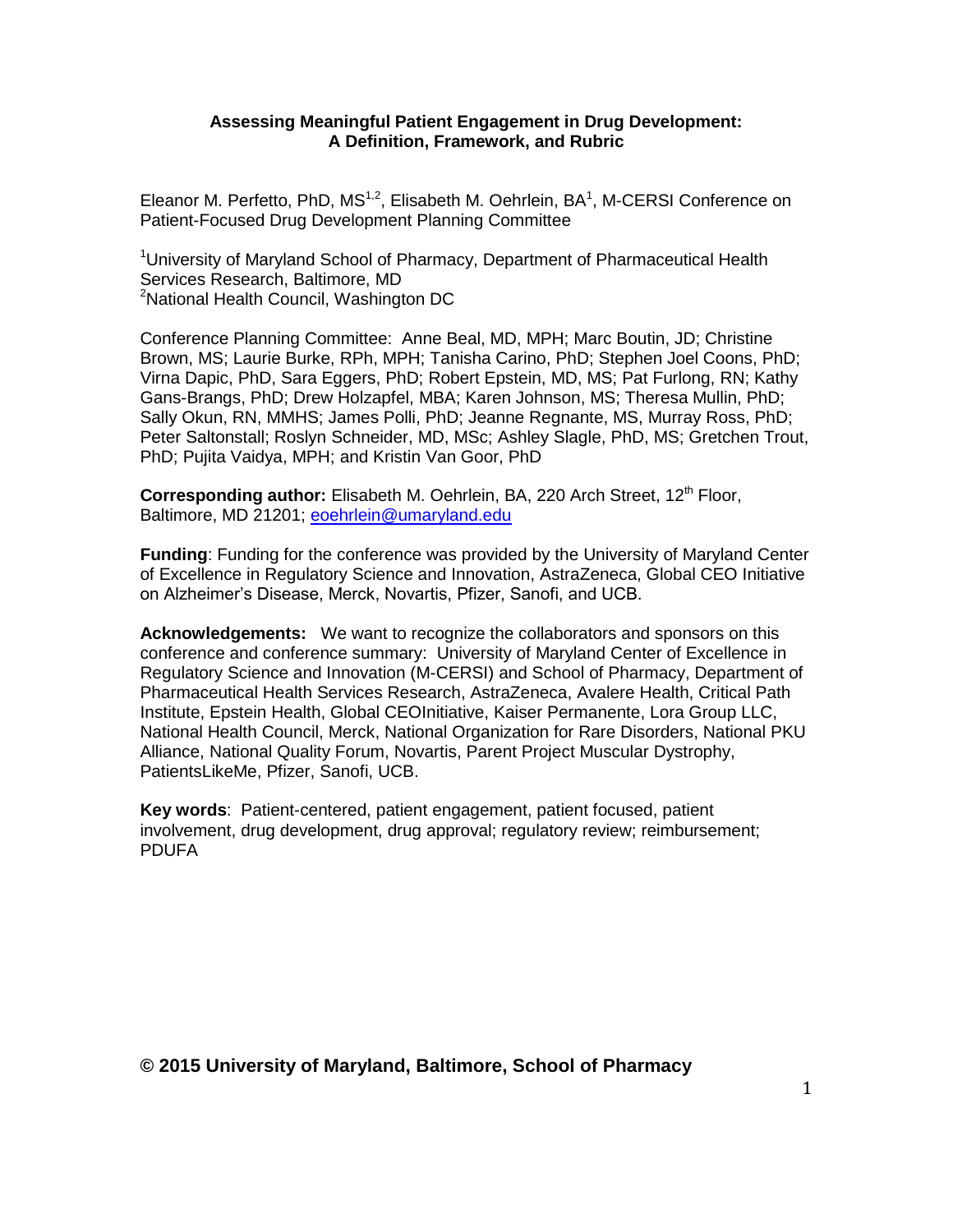#### **Abstract**

A movement to include the patient voice in health care research and decision making is underway. In light of broad stakeholder interest in patient-focused drug development (PFDD), a range of stakeholders are considering approaches to increase the scope of PFDD and enhancing patient engagement. On March 9, 2015, the University of Maryland Center of Excellence in Regulatory Science and Innovation (M-CERSI), with the support of many partner organizations, held the "M-CERSI Conference on Patient-Focused Drug Development." The objective was to allow stakeholders from patient groups, the US Food and Drug Administration (FDA), the biopharmaceutical industry, payer, and other organizations to voice their views on, activities in, and aspirations for PFDD. During the day-long program, participants discussed the challenges to successful PFDD including regulatory challenges, the patient and patient advocate role, the emerging payer role, along with future directions and opportunities for collaboration. This document summarizes the outputs of the conference including a suggested definition, rubric, and framework for PFDD.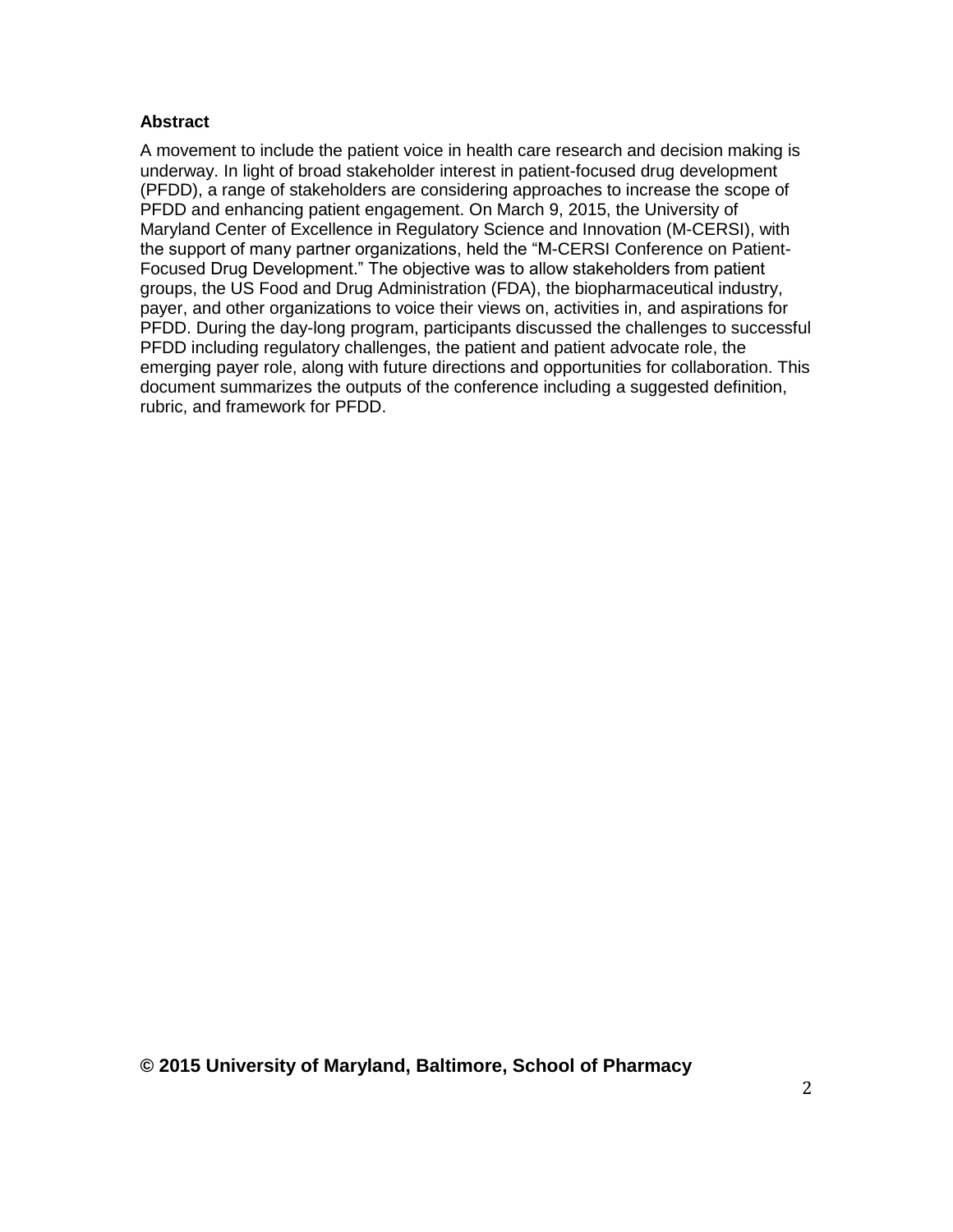#### **Definition for PFDD**

All stakeholders agreed that the time has come for PFDD. However, a clear definition of PFDD and patient engagement in drug development are needed. It was discussed that PFDD is a process by which we bring new medicines to market, informed at every step of the path by input from persons living with the disease. Patient engagement does not end with product approval; patients also play a key role in ensuring access, defining value, and informing disease management and adherence programs. Patient engagement is a mindset and a framework; it extends beyond the regulatory process. The PFDD process does not end after a drug receives regulatory approval; patients and stakeholders need to be engaged throughout the entire life cycle.

It was also discussed that these efforts are not limited to drug development. PFDD extends beyond drugs to all treatments and diagnostics. The concepts discussed also apply to the development and testing of other medical products such as medical devices and diagnostics. Thus, conceptually, we should be broadening the definition to consider patient centeredness in medical product development in general.

Conference participants expressed concern that perhaps the word "patient" is not correct or is too limiting. Suggestions included "person" or "people," however, no consensus was reached on this point. It important to note that when the word "patient" is used in the context of PFDD more generally, it often is intended to include others such as caregivers, family members, those at risk for a disease, etc. as contextually applicable.

With these discussions in mind, a proposed definition for patient-focused drug or medical product development is:

*Patient-focused drug development is a formal process by which drug\* developers and regulators form a partnership with the patient to enhance drug\* development, research, regulatory, and reimbursement processes with the patient voice. This partnership engages patients to obtain as critical input their views, experiences, and preferences throughout a product's\* lifecycle*.

\* It should be noted that participants indicated this definition pertains to all medical-product development. Not just for drugs. Since the objective of the conference was PFDD, the definition offered here is with regard to drug development. However, this definition can be broadened and the words, "medical product" may be substituted for the word "drug" in future discussions.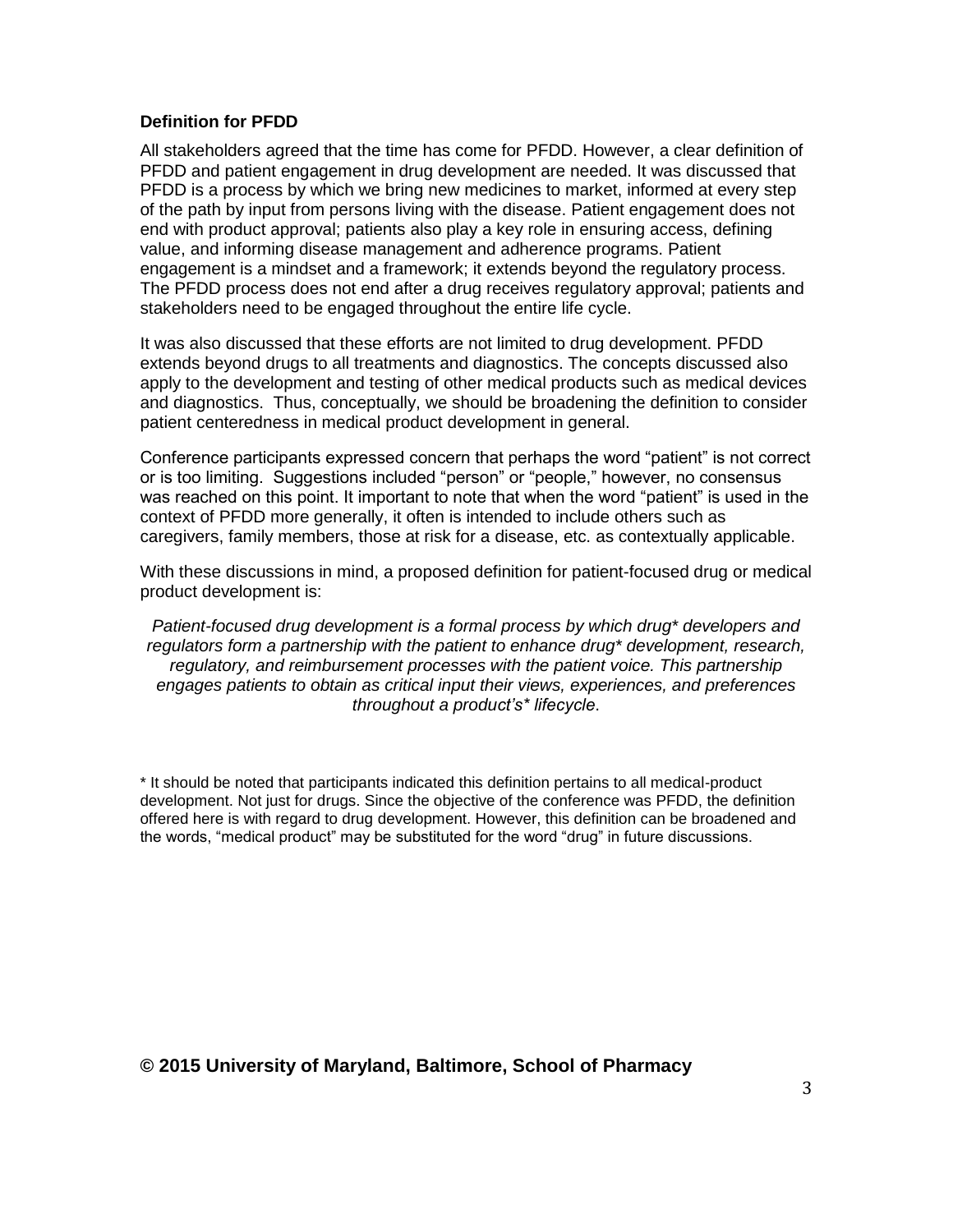# **A proposed Conceptual Framework for PFDD**

A conceptual framework for PFDD emerged based upon the meeting discussion and previously proposed models including:

- The National Health Council held a Dialogue on Advancing Meaningful Patient Engagement in Drug Research, Development, and Approval. As part of that work, a framework depicting opportunities for engagement was produced.  $^1$
- The Clinical Trials Transformation Initiative's Patient Groups & Clinical Trials Project prepared a framework depicting patient group assets across the research and development continuum.<sup>2</sup>
- Perfetto et al. proposed a framework for a patient-focused drug development plan.<sup>3</sup>

Adapting from these three approaches, the following conceptual framework for patientfocused drug development was constructed. The vision shared by a number of stakeholders at the March M-CERSI meeting was that in the future, biopharmaceutical companies will incorporate patient insights into all stages of drug development, which is divided into the preparation, execution, and communication phases (Figure 3).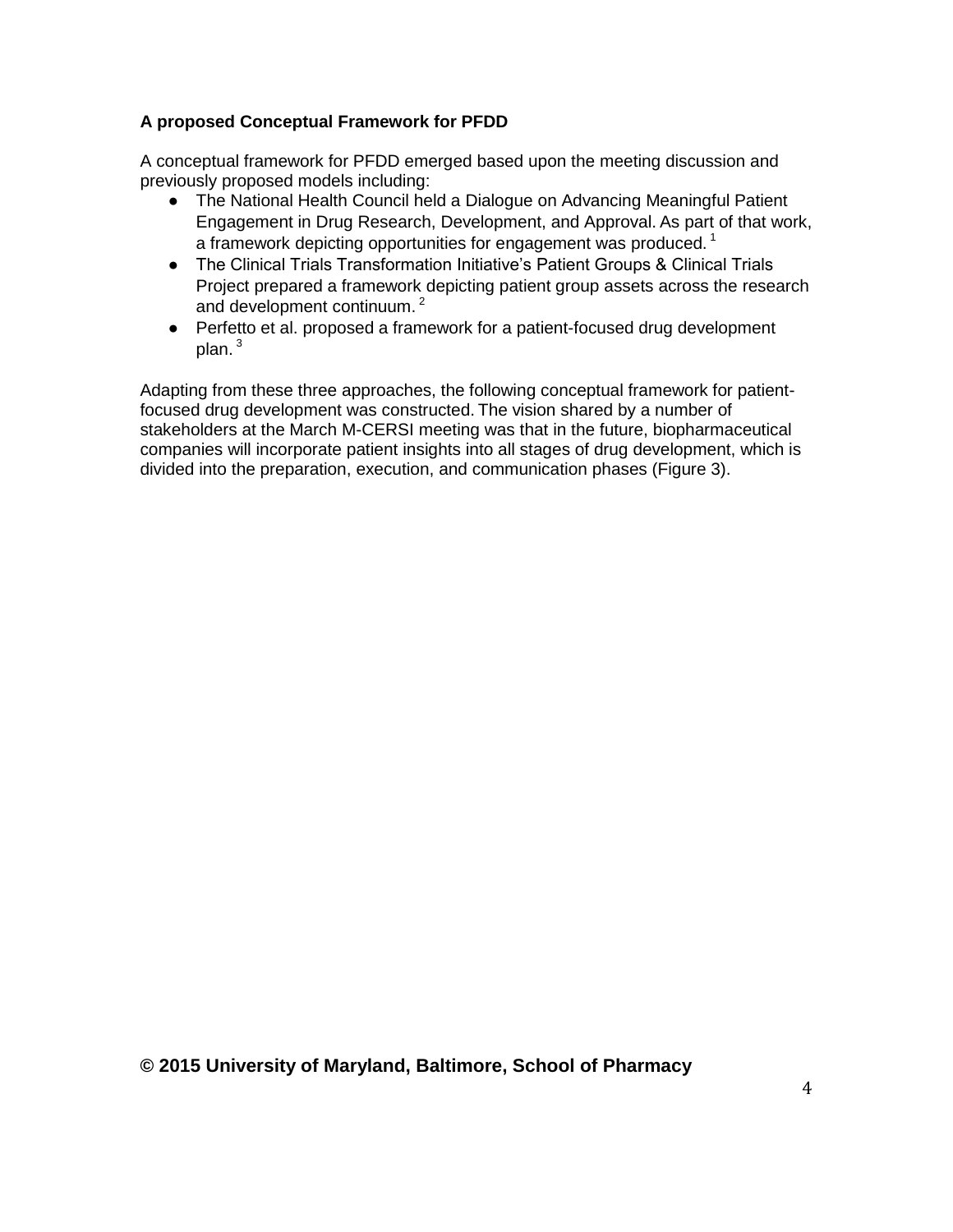| <b>Preparation Phase</b>                                                                                                                                                                                                                                                                                                                                                                                                                                                                                                            |                                                                                                                                                                                                                                                                                                 | <b>Execution Phase</b>                                                                                                                                              |                                                                                                                                            | <b>Communication Phase</b>                                                                                                                                                                                                       |                                                                                                                                                                                                                     |
|-------------------------------------------------------------------------------------------------------------------------------------------------------------------------------------------------------------------------------------------------------------------------------------------------------------------------------------------------------------------------------------------------------------------------------------------------------------------------------------------------------------------------------------|-------------------------------------------------------------------------------------------------------------------------------------------------------------------------------------------------------------------------------------------------------------------------------------------------|---------------------------------------------------------------------------------------------------------------------------------------------------------------------|--------------------------------------------------------------------------------------------------------------------------------------------|----------------------------------------------------------------------------------------------------------------------------------------------------------------------------------------------------------------------------------|---------------------------------------------------------------------------------------------------------------------------------------------------------------------------------------------------------------------|
| Research<br>Pre-Discovery<br>Questions                                                                                                                                                                                                                                                                                                                                                                                                                                                                                              | <b>Pre-Clinical</b><br>Development                                                                                                                                                                                                                                                              | Clinical<br>Development                                                                                                                                             | <b>FDA Approval</b><br><b>Process</b>                                                                                                      | Post Approval<br>Surveillance                                                                                                                                                                                                    | Evidence<br>Communication                                                                                                                                                                                           |
| Develop a<br>٠<br>Understand<br>research question<br>disease/condition<br>based on patient<br>from patient's<br>interests<br>perspective; the<br>Patients prioritize .<br>patient journey;<br>research<br>preferences for<br>questions<br>outcomes, etc.<br>Patients provide<br>Patient registries<br>feedback on<br>Identify unmet<br>potential<br>٠<br>need<br>indications<br>Patient/<br>community/<br>researcher<br>training on<br>effective<br>partnership<br>Assess current<br>treatment<br>effectiveness/<br>sub-populations | Gather or develop .<br>study tools (PROs,<br>ClinROs, PerfOs,<br>ObsROs)<br>Patients identify<br>potential barriers<br>for study<br>recruitment/<br>participation<br>Plan for who.<br>when, and how<br>patients will be<br>engaged<br>throughout<br>Patients' feedback<br>on study<br>endpoints | Patients help<br>with recruitment<br>and provide<br>feedback on<br>experiences as<br>participants<br>Patients serve<br>on data safety<br>monitoring<br>board (DSMB) | Patients serve on<br>advisory<br>committees.<br>contribute to<br>benefit/risk<br>discussions, and as $\cdot$<br>Patient<br>Representatives | ٠<br>Patients provide<br>input on Risk<br><b>Fyaluation and</b><br>Mitigation<br>Strategies (REMS)<br>Patients provide<br>feedback on Phase<br>IV studies<br>Patients understand<br>$\bullet$<br>how to report<br>adverse events | Patients provide<br>context for<br>economic<br>information under<br>FDAMA 114<br>Patients provide<br>feedback on<br>patient counseling<br>information,<br>MedGuides,<br>Package Inserts,<br>Instructions for<br>Use |

# Feedback from Post-Marketing Studies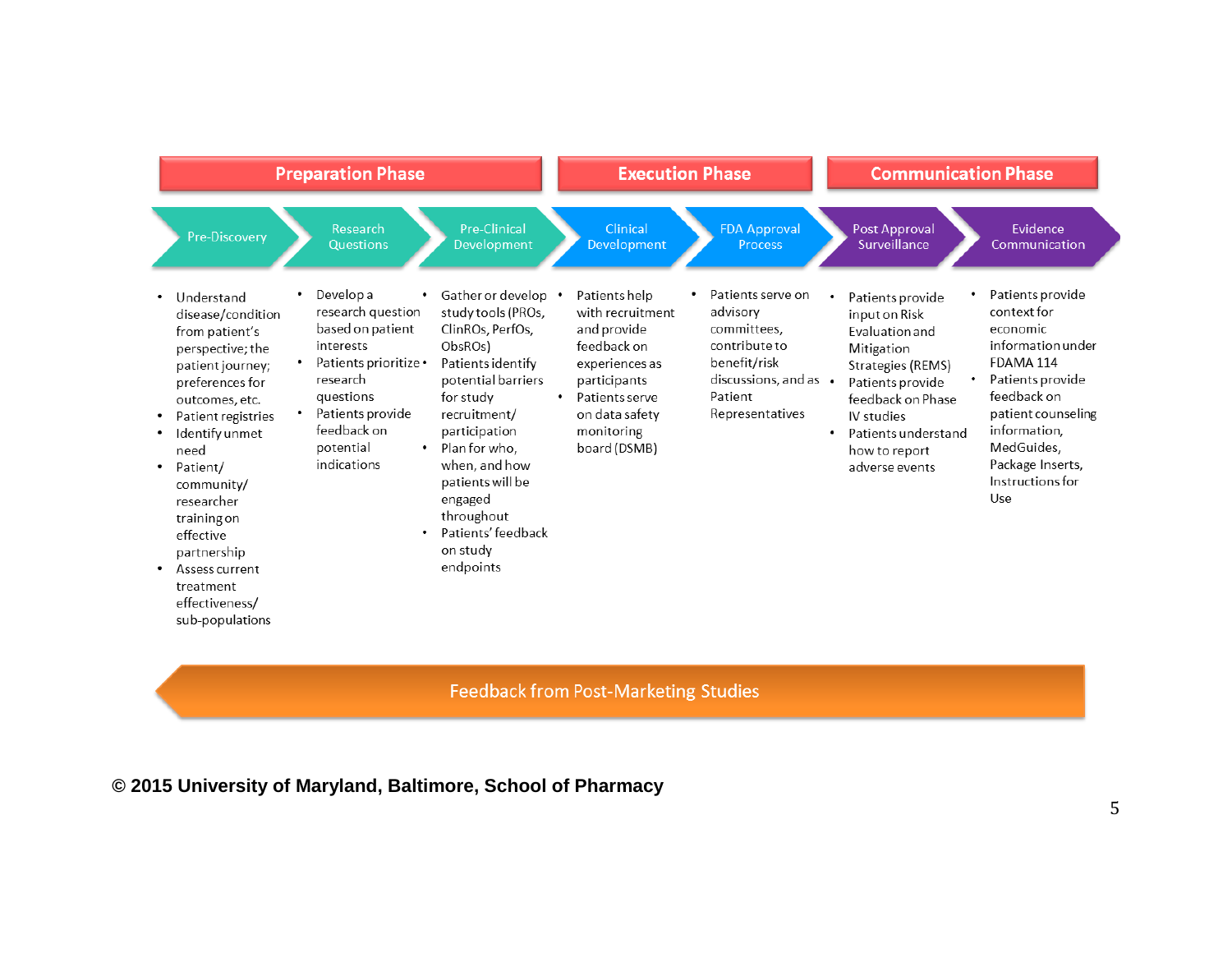**Figure 3**. Proposed PFDD Conceptual Framework. Adapted from: Clinical Trials Transformation Initiative's Patient Groups & Clinical Trials Expert Meeting summary; National Health Council's Dialogue/Advancing Meaningful Patient Engagement in Drug Research, Development, and Approval; Perfetto et al Med Care. 2015 Jan;53(1):9-17.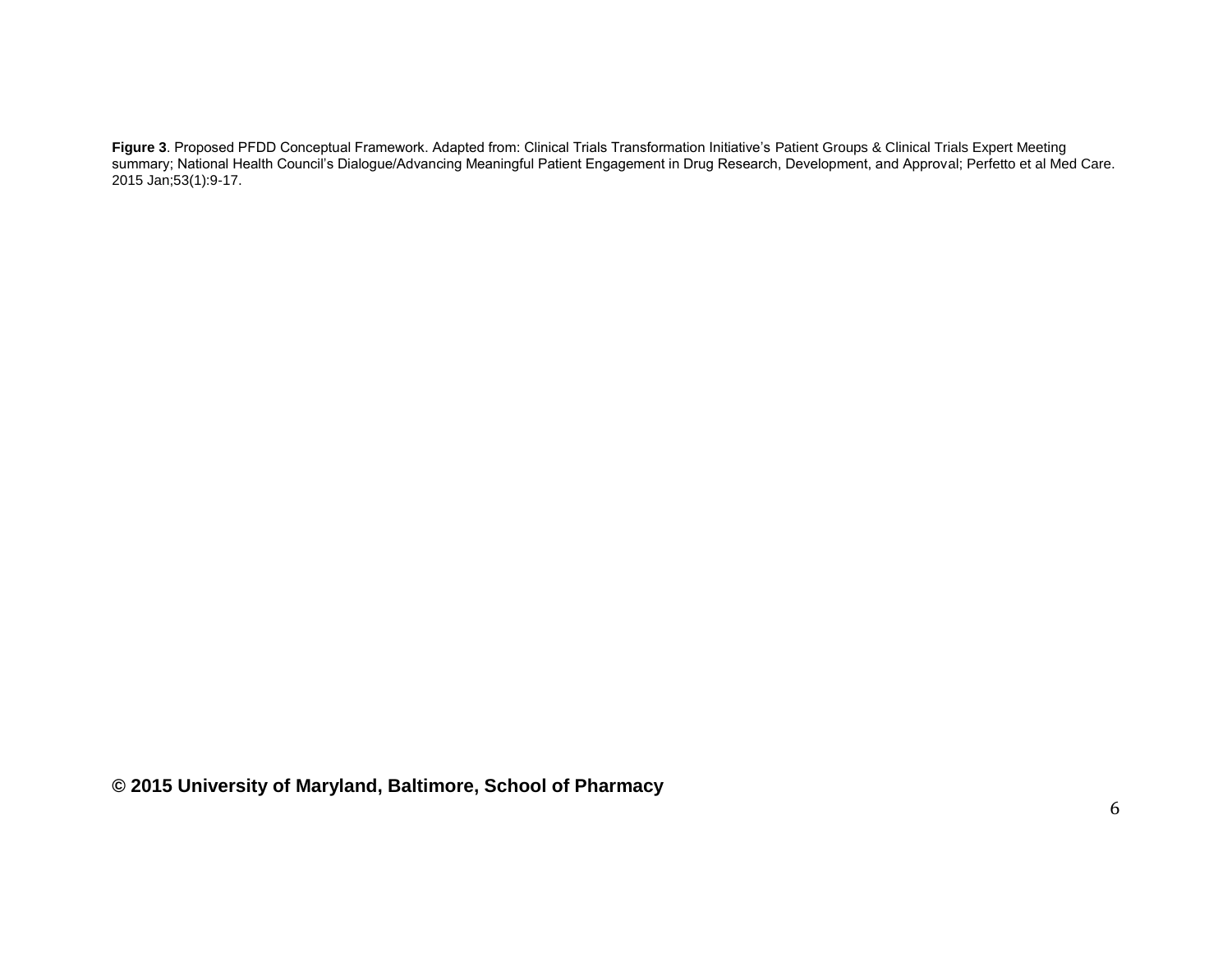#### **A Proposed Rubric – How do we know the patient has been engaged in drug development?**

The meeting discussion captured a range of characteristics that were proposed as to what would constitute sound elements of PFDD. It is difficult for a single or small group of individuals to faithfully represent the patients' perspectives as a whole. The use of science-based methods for gathering patient perspectives ensures that the data collected are valid and representative. The experiences of patients can be heterogeneous and an individual patient's perspective may differ from that of other patients and may change with time as personal circumstances and his or her state of disease or condition changes. It is important that patient participation activities capture the range of and subtleties of patients' perspectives.

These elements were used to formulate the following rubric:

**1. Patients as Partners:** Patients, caregivers, and other relevant people (e.g., people who are at risk for a disease, but do not yet have the disease) are recognized as partners in the drug development process throughout the life cycle.

| <b>Patient Role</b> | <b>Examples</b>                                                                                                                                                                                                                                                                                                                             | <b>Engagement</b><br>Level |
|---------------------|---------------------------------------------------------------------------------------------------------------------------------------------------------------------------------------------------------------------------------------------------------------------------------------------------------------------------------------------|----------------------------|
| Partnership role    | Patients provide a priori and continuous<br>consultation on outcomes of importance, study<br>design, etc.<br>• Patients are paid investigators or consultants<br>• Patients have a governance role; patients have<br>"a seat at the table"                                                                                                  | High                       |
| Advisor role        | • Patients serve as advisory committee<br>members or provide a priori consultation on<br>outcomes of importance and study design, but<br>have no leadership role or governance<br>authority                                                                                                                                                 | Moderate                   |
| Reactor             | • Patient input is collected distally through<br>surveys, focus groups or interviews, but<br>patients are not consulted directly or a priori on<br>such things as study design and outcomes of<br>importance<br>Patients are asked to react to what has been<br>put before them rather than being the origin of<br>the concepts of interest | Low                        |
| Study subject       | Patients are recruited or enrolled as study<br>subjects, but are not asked for input,<br>consultation, or reaction                                                                                                                                                                                                                          | None                       |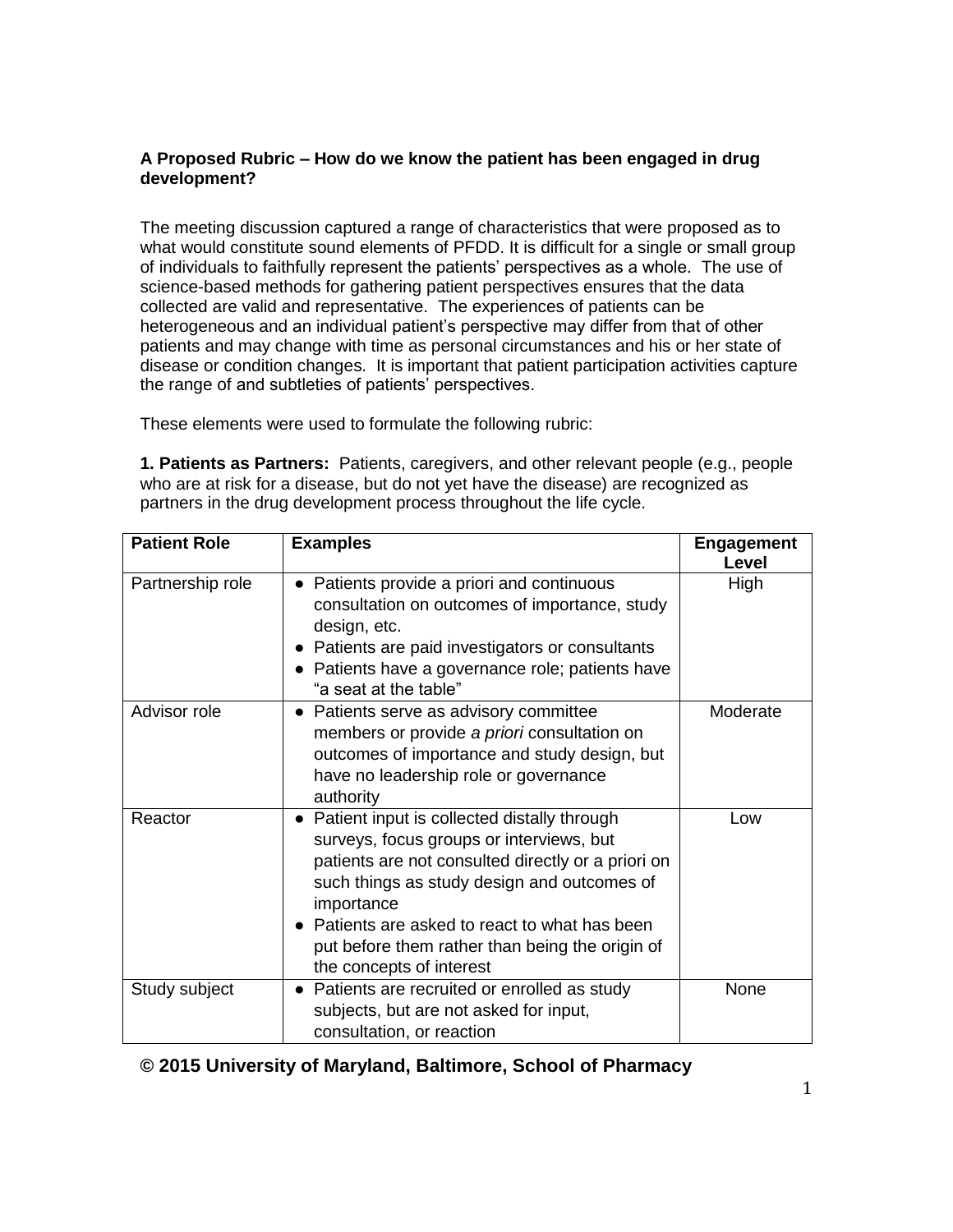2. **Continuous Patient Engagement**: Patient engagement is continuous, throughout the drug development process and product lifecycle; it is not a one-time or sporadic event.

| <b>Engagement</b><br><b>Continuity</b> | <b>Examples</b>                                                                                                                                                                                                                                          | <b>Engagement</b><br>Level |
|----------------------------------------|----------------------------------------------------------------------------------------------------------------------------------------------------------------------------------------------------------------------------------------------------------|----------------------------|
| Continuous                             | • Patients are engaged in various ways<br>throughout all phases of research planning,<br>implementation, analysis, write up, and<br>dissemination stages of the life cycle                                                                               | High                       |
| Sporadic                               | • Patients are asked for input into research<br>planning, study design or outcomes of<br>importance at several points in time but without<br>coordination or meaningful continuity                                                                       | Moderate                   |
| One-time                               | Patients are only asked for input into research<br>planning, study design or outcomes of<br>importance at one point in time (e.g., early<br>planning or late dissemination) and the study<br>or program proceeds without further patient<br>consultation | Low                        |
| No engagement                          | Patients are not asked for input into such<br>$\bullet$<br>aspects as research planning, study design or<br>outcomes of importance                                                                                                                       | None                       |

**3. Meaningful Patient Engagement**: Patient engagement must be meaningful. That is, it must be a real interaction and dialogue, not a "check-the-box" exercise. Patient input should come from thoughtful dialogue and patients should be able to see how the input they provide is used in the specific studies or in the development processes.

| <b>Engagement</b><br><b>Meaningfulness</b> | <b>Examples</b>                                                                                                                                                                                                                                                                                                          | <b>Engagement</b><br>Level |
|--------------------------------------------|--------------------------------------------------------------------------------------------------------------------------------------------------------------------------------------------------------------------------------------------------------------------------------------------------------------------------|----------------------------|
| Meaningful                                 | • A plan for interaction and dialogue among<br>stakeholders is outlined with clear objectives,<br>why and how the dialogue will take place, the<br>information sought, how it will be used, and<br>how patients will be kept informed throughout<br>• A range of engagement methods can be used<br>as deemed appropriate | High                       |
| Partial                                    | • Specific activities for meaningful dialogue are                                                                                                                                                                                                                                                                        | Moderate                   |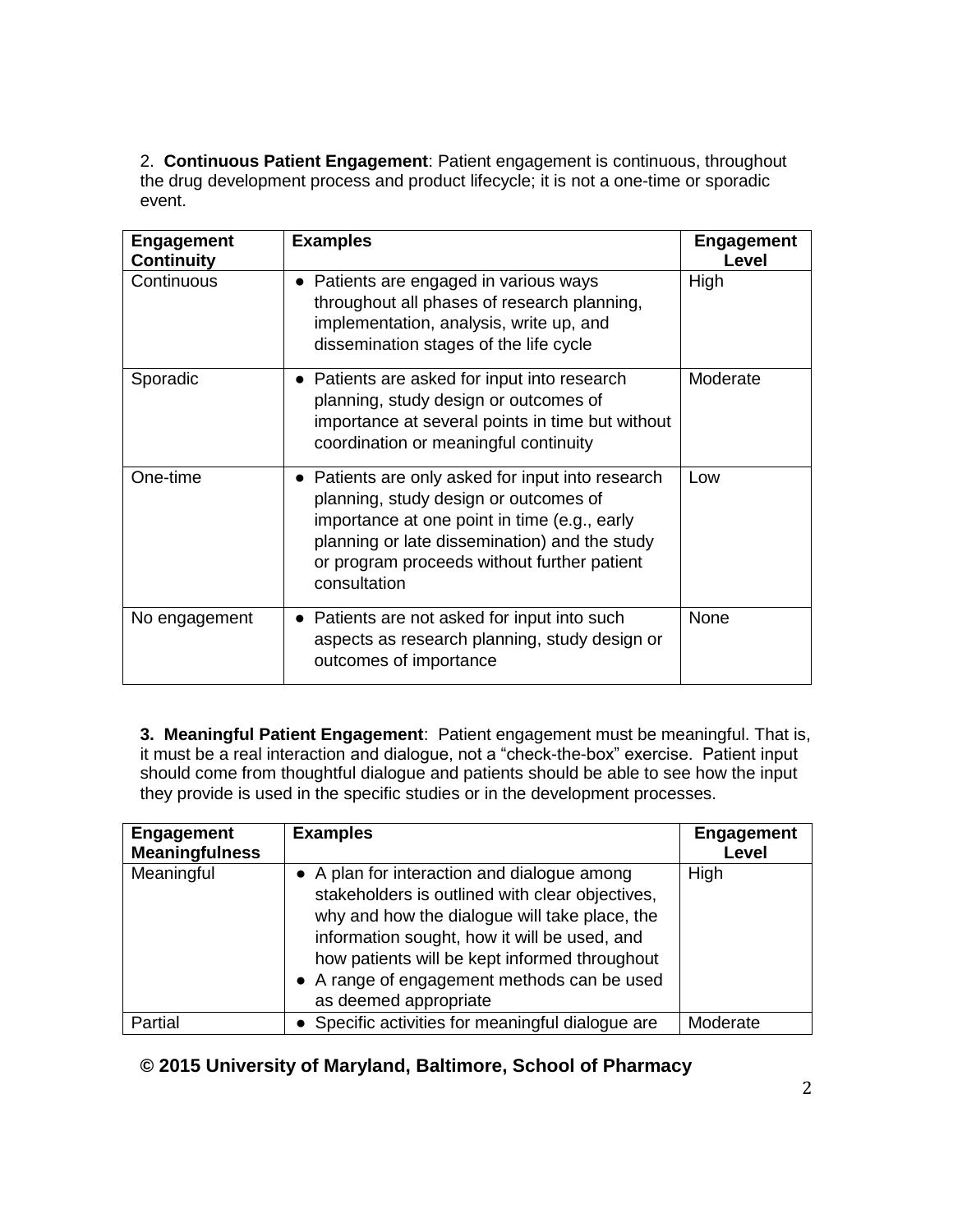|                | undertaken but are not comprehensive or well-<br>coordinated<br>• Patient engagement methods are used, but<br>they may not be appropriate or sufficient for<br>the circumstance               |      |
|----------------|-----------------------------------------------------------------------------------------------------------------------------------------------------------------------------------------------|------|
| Superficial    | • Informal conversations with patients take place<br>in which their input and views are sought, but<br>there is no interactive dialogue, formal<br>process, or plan for using the information | Low  |
| No interaction | • No interaction or dialogue is initiated                                                                                                                                                     | None |

**4. The Right Patients are Engaged:** Throughout the process, the target patient population is well represented, and other relevant populations are considered for engagement.

| <b>Right Patients</b> | <b>Examples of Engagement</b>                                                                                                                                                                                                                                                                                                                                                                                                                                                         | <b>Engagement</b><br>Level |
|-----------------------|---------------------------------------------------------------------------------------------------------------------------------------------------------------------------------------------------------------------------------------------------------------------------------------------------------------------------------------------------------------------------------------------------------------------------------------------------------------------------------------|----------------------------|
| Comprehensive         | A thoughtful effort is made to engage a range<br>of patients (and caregivers) as is required by<br>the disease and other circumstances (e.g.,<br>patients with the disease, cured from the<br>disease, at risk for the disease)<br>• Patients and patient advocacy groups (large<br>and small) are engaged as per the disease<br>and circumstance<br>• When possible the range of patients afflicted<br>are represented (e.g., age, gender, race,<br>geography, socioeconomic status) | High                       |
| Representative        | • A representative sample of patients is<br>engaged, but may be limited by demographics,<br>region, etc. is not as comprehensive as<br>needed                                                                                                                                                                                                                                                                                                                                         | Moderate                   |
| Limited               | • A small number of homogenous patients are<br>engaged<br>• A "convenience sample"                                                                                                                                                                                                                                                                                                                                                                                                    | Low                        |
| No patients           | • No patients included                                                                                                                                                                                                                                                                                                                                                                                                                                                                | None                       |

**5. The Right Time to Engage:** Engagement happens at the appropriate time(s) throughout the process.

| Temporality                                                 | <b>Examples</b>                                   | <b>Engagement</b><br>Level |
|-------------------------------------------------------------|---------------------------------------------------|----------------------------|
| Appropriate                                                 | • A clear rationale is provided for the timing of | High                       |
| @ 004E University of Mondayd Deltimers, Calcool of Dhomesey |                                                   |                            |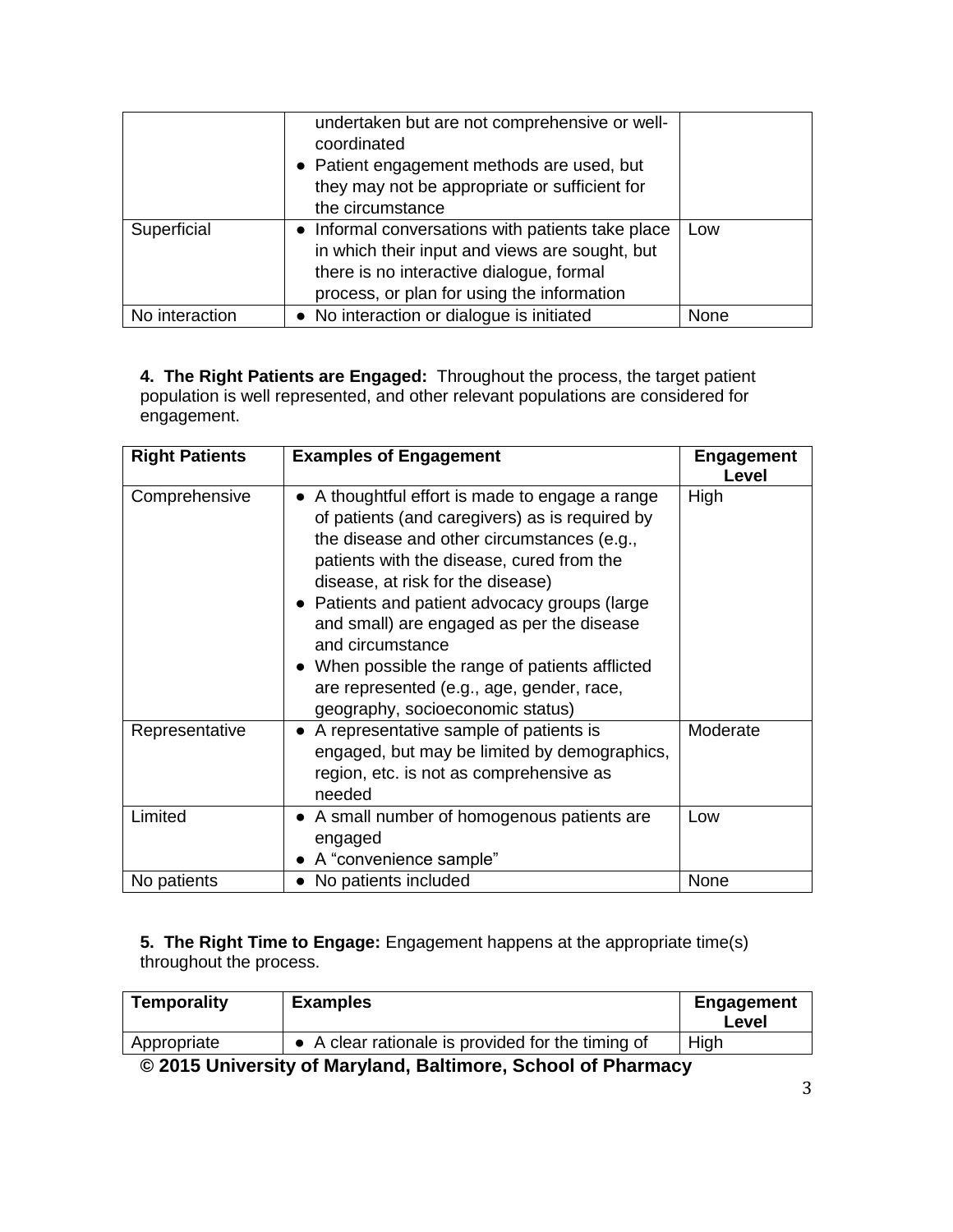|               | patient engagement efforts throughout the life<br>cycle<br>• The timing of engagement is well planned<br>based upon the characteristics of the<br>disease/condition, the engagement goals, or<br>other documented rationale |          |
|---------------|-----------------------------------------------------------------------------------------------------------------------------------------------------------------------------------------------------------------------------|----------|
| Acceptable    | • A rationale is provided for the timing but is not<br>well supported or does not address all relevant<br>stages of the life cycle                                                                                          | Moderate |
| Poor          | • Unclear rationale and temporality<br>• No clear plan for engagement timing                                                                                                                                                | Low      |
| Inappropriate | • Timing is clearly not appropriate given the<br>disease/condition, study design or for other<br>reasons                                                                                                                    | None     |

# **Other key discussion points:**

Challenges to Successful PFDD:

- The FDA is open to patient advocacy organizations and similar stakeholder groups working collaboratively to lead their own PFDD meetings styled after FDA's twenty PFDD meetings. However, the FDA has not yet developed formal policy on how "external-led" PFDD meetings might take place.
- The science of patient engagement is still emerging, especially for drug development. Best practices are needed for systematically collecting patient input on their experience of living with a particular disease.
- There is need to identify and test promising patient-engagement methods.
- It is not enough to engage those who are already participating. There is a need to focus on previously missed opportunities to learn from patients and to engage broader patient populations.
- With the help of collaborative partnerships, the Internet and social media information from patients can be captured and used to foster engagement.
- Differences in culture exist and methods for engaging patients may vary internationally.
- A balance has to be attained between the suitability of the engagement method and generation of high-quality evidence.

Patient Advocacy Role

- The role of patient advocacy organizations is expanding including collecting information from the patient community and sharing it with industry and research partners.
- Patients want opportunities to participate in the accelerated approval process.
- Patient advocacy organizations are already collaborating to transition the lessons they have learned through their own PFDD meetings into an operational framework for conducting PFDD programs.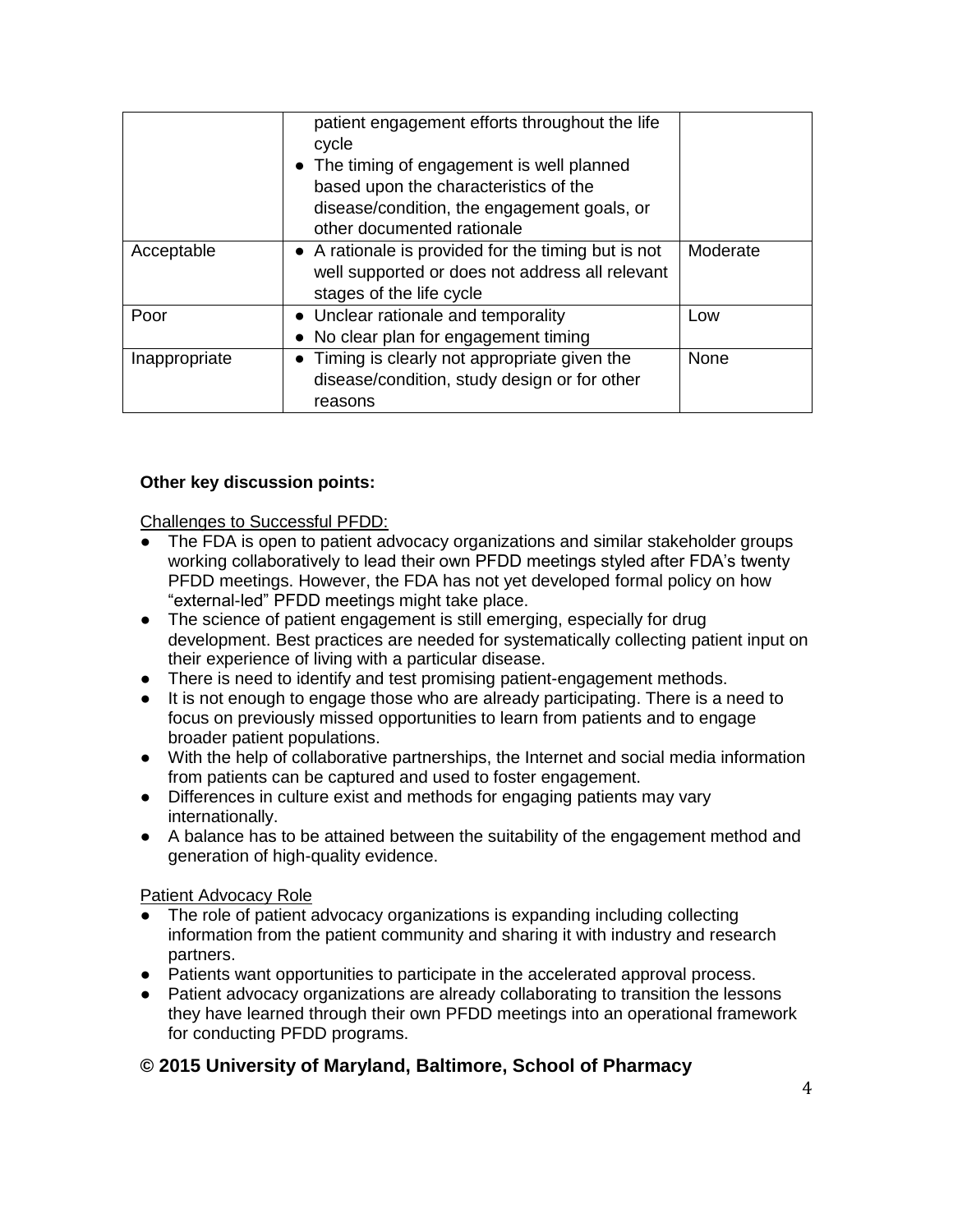• Patient advocacy groups report that they need to improve harmonization among themselves to avoid duplication and inefficiency in efforts. Aligning efforts and identifying the contributions of advocacy organizations is vital to successful collaboration.

#### Regulatory Challenges

- Companies face regulatory hurdles, particularly from within their own organization in engaging patients. Many company legal departments approach pre-approval contact with patients conservatively to avoid perceptions of pre-approval promotion.
- As industry aims to solicit guidance from patients on outcomes and preferences, legal and compliance policies can serve as a barrier to meaningful interaction. While these barriers are intended to protect both parties, for companies to meaningfully involve patients. Regulatory guidance is needed for the biopharmaceutical industry to understand how and when they can engage the patient community.

#### Emerging Payer Role

- Payers are largely underrepresented as stakeholders in "patient-centric" drug development initiatives; in particular, they must be brought into the PFDD dialogue.
- Payers are key decision makers in determining access to biopharmaceuticals and devices for their patient populations. They can contribute to the creation of a unified paradigm or model of patient engagement for continuity between patient engagement in treatment development and patient engagement in healthcare decision making.
- Payer input would be valuable in designing transparent, consistent methodology to ensure that PFDD evidence is useful in real-world decision-making. PFDD can be an avenue to engage patients in the benefit-risk assessment of drugs so payers can better determine how likely their patient population will tolerate, and therefore be more willing to use, a specific treatment.

# **Future Directions and Opportunities for Collaboration**

- All stakeholders (patient community, industry, academic researchers, government, health systems, providers, and payers) must collaborate.
- Methods development is critical to improve the capture of the right information from the right patient populations at the right time in efficient and valid ways and to improve the use of that information in development programs and benefit-risk assessment.
- Tangible incentives, both regulatory and market-based, are needed so that patients, payers, and biopharmaceutical companies benefit from this transformative initiative.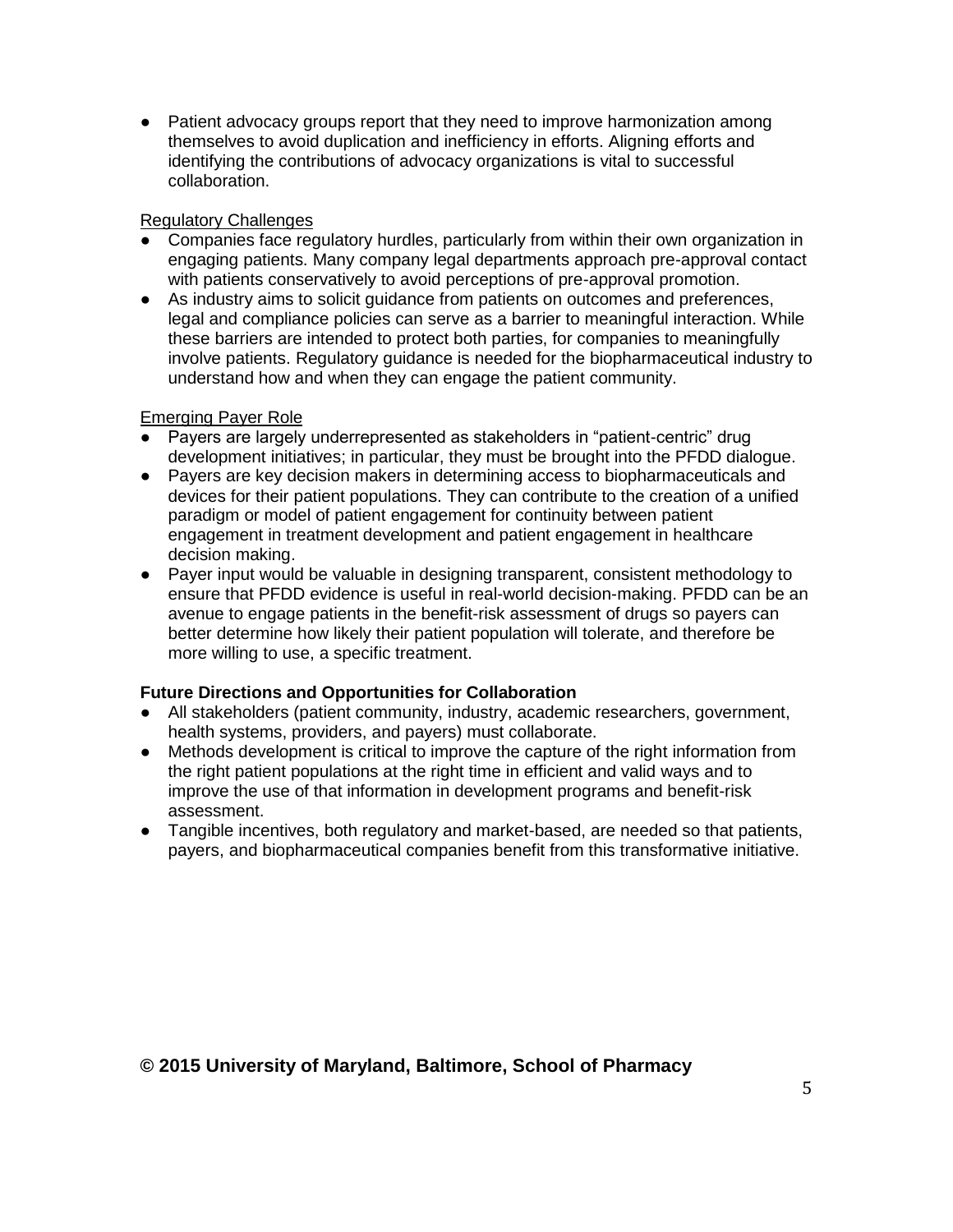#### **References**

1. National Health Council and Genetic Alliance. Advancing meaningful patient engagement in research, development, and review of drugs. washington, DC. [http://www.nationalhealthcouncil.org/sites/default/files/PatientEngagement-](http://www.nationalhealthcouncil.org/sites/default/files/PatientEngagement-WhitePaper.pdf)[WhitePaper.pdf.](http://www.nationalhealthcouncil.org/sites/default/files/PatientEngagement-WhitePaper.pdf) Updated 20159/22.

2. Clinical Trials Transformation Initiative. Patient groups and clinical trials expert meeting (january 21-22, 2015). [http://www.ctti-clinicaltrials.org/what-we-do/ctti](http://www.ctti-clinicaltrials.org/what-we-do/ctti-projects/patient-groups/expert-meeting)[projects/patient-groups/expert-meeting.](http://www.ctti-clinicaltrials.org/what-we-do/ctti-projects/patient-groups/expert-meeting) Accessed 9/2, 2015.

3. Perfetto EM, Burke L, Oehrlein EM, Epstein RS. Patient-focused drug development: A new direction for collaboration. *Med Care*. 2015;53(1):9-17. doi: 10.1097/MLR.0000000000000273 [doi].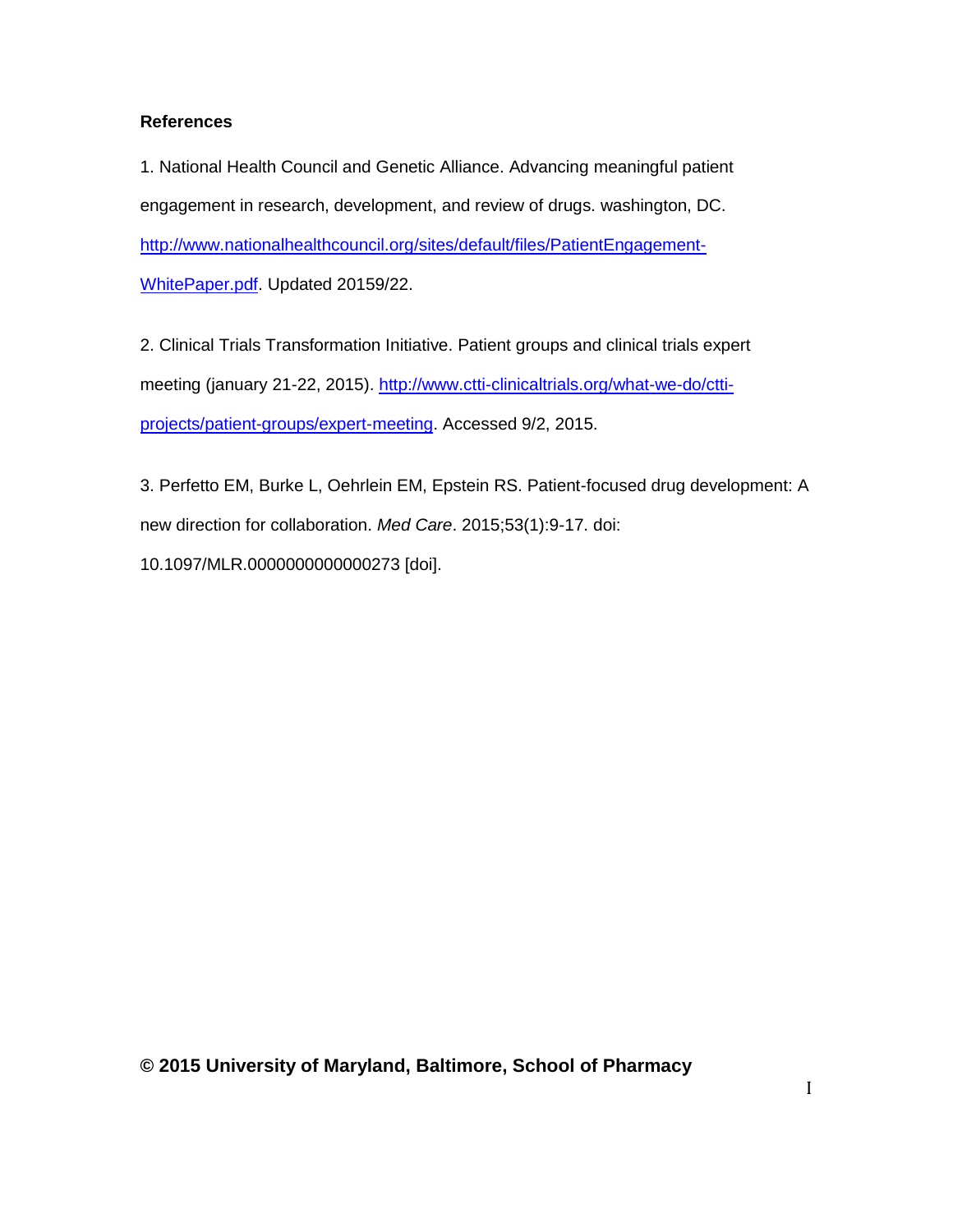## **Appendix A. M-CERSI Conference on PFDD**

| Organization                                       | <b>Committee Member(s)</b>                                                                   |
|----------------------------------------------------|----------------------------------------------------------------------------------------------|
| AstraZeneca                                        | Kathy Gans-Brangs, Ph.D                                                                      |
| <b>Avalere Health</b>                              | Tanisha Carino, Ph.D                                                                         |
| <b>CEOi</b>                                        | Drew Holzapfel                                                                               |
| <b>Critical Path Institute</b>                     | Stephen Joel Coons, Ph.D                                                                     |
| <b>Epstein Health</b>                              | Robert Epstein, MD, MS                                                                       |
| <b>FDA</b>                                         | Theresa Mullin Ph.D., Ashley Slagle, M.S., Ph.D, Sara<br>Eggers, Ph.D, Pujita Vaidya, M.P.H. |
| Kaiser Permanente                                  | Murray Ross, Ph.D                                                                            |
| Lora Group                                         | Laurie Burke, R.Ph., M.P.H.                                                                  |
| <b>M-CERSI</b>                                     | James Polli, Ph.D, R.Ph. and Ann Anonsen                                                     |
| <b>Merck</b>                                       | Jeanne Regnante, MS                                                                          |
| <b>National Health Council</b>                     | Marc Boutin, JD                                                                              |
| National Organization for<br><b>Rare Disorders</b> | <b>Peter Saltonstall</b>                                                                     |
| <b>National PKU Alliance</b>                       | Christine Brown, M.S.                                                                        |
| <b>National Quality Forum</b>                      | Karen Johnson, M.S., Ph.D.(c)                                                                |
| <b>Novartis</b>                                    | <b>Gretchen Trout</b>                                                                        |
| PatientsLikeMe                                     | Sally Okun, BSN, R.N., MMHS                                                                  |
| <b>Parent Project Muscular</b><br>Dystrophy        | Pat Furlong                                                                                  |
| Pfizer                                             | Roslyn Schneider, M.D., MSc                                                                  |
| PhRMA                                              | Kristin Van Goor, PhD                                                                        |
| <b>PROEM</b>                                       | Eleanor Perfetto, Ph.D., M.S., Elisabeth Oehrlein, and<br>Chinenye Anyanwu, Pharm.D., MPH    |
| Sanofi                                             | Anne Beal, M.D., M.P.H.                                                                      |

Table 1. M-CERSI Conference on PFDD Planning Committee Members

#### **M-CERI Conference Collaborators**

Avalere Critical Path Institute Epstein Health Food and Drug Administration Kaiser Permanente LORA Group National Health Council